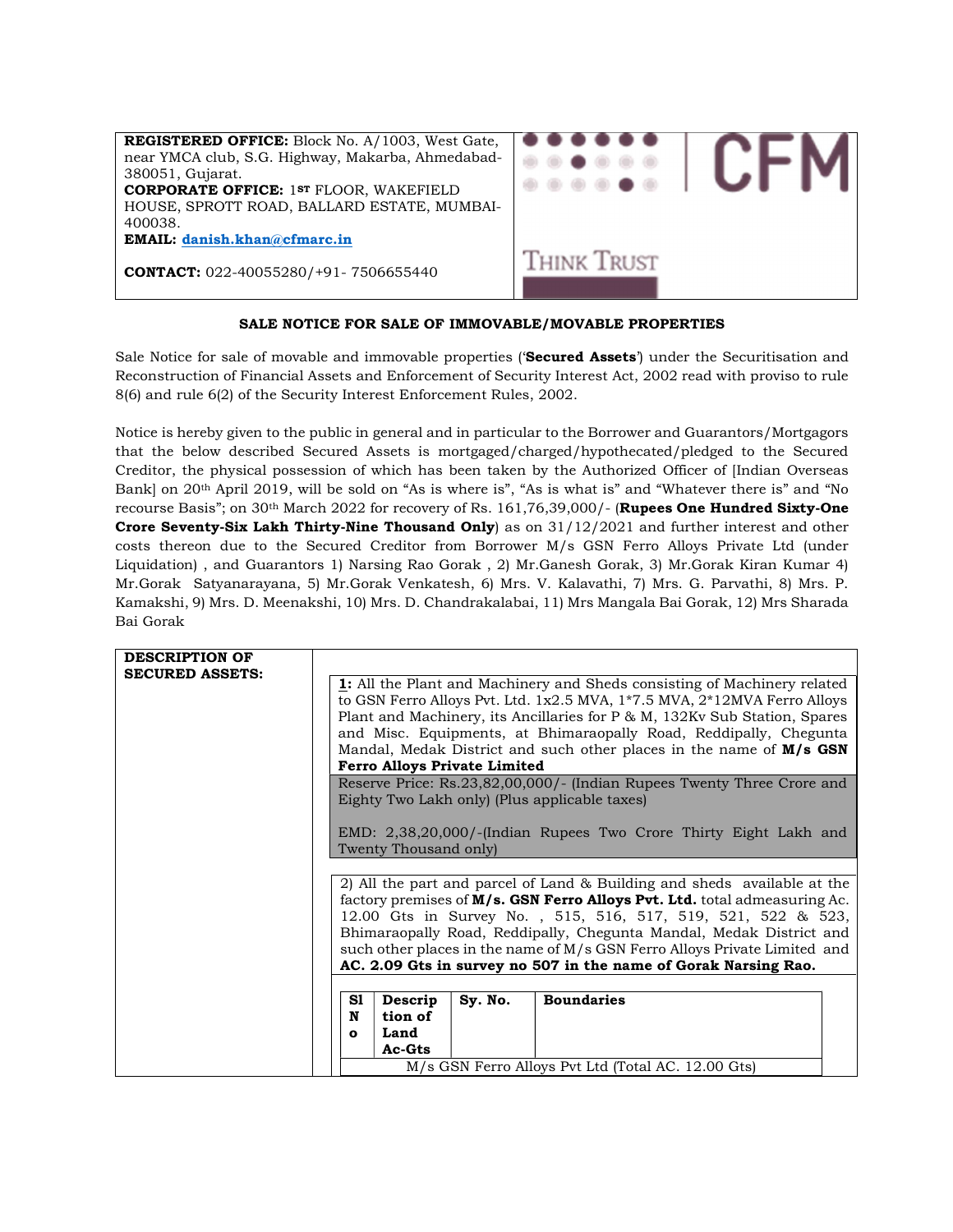| 1      | $2 - 35$    | 521/A,<br>515/A,<br>523/A                                                 | North: PWD Road, South: Land of<br>GSN Ferro Alloys Pvt. Ltd.<br>East: Ag. Land of Ramakistaiah, West:<br>Ag. Land of Anjaneyulu & others (Doct<br>No- 2056/2005 Dt. 3.10.2005 Regd<br>@SRO, Ramayanpet)                                                        |
|--------|-------------|---------------------------------------------------------------------------|-----------------------------------------------------------------------------------------------------------------------------------------------------------------------------------------------------------------------------------------------------------------|
| 2      | $0 - 31$    | 515/AA                                                                    | North: Land of GSN Ferro Alloys Pvt<br>Ltd., South: Ag. Land of R. Sathyam,<br><b>East:</b> Ag. Land of Ramakistaiah, West:<br>Ag. Land of Anjaneyulu & others (Doct<br>2055/2005<br>Dt.<br>3.10.2005<br>No-<br>Regd @SRO, Ramayanpet)                          |
| 3      | $0 - 331/2$ | $516/AA$ ,<br>516/A3,<br>516/A2                                           | North: Land of GSN Ferro Alloys Pvt.<br>Ltd., South: Ag. Land of Shivayya, East:<br>Land of GSN Ferro Alloys Pvt. Ltd.,<br>West: Ag. Land of R. Narayana & others<br>(Doct No- 2054/2005 Dt.<br>Regd<br>@SRO, Ramayanpet)                                       |
| 4      | $1 - 061/2$ | 516/E,<br>$521/AA$ ,<br>516/A1,<br>521/AA1                                | North: Land of GSN Ferro Alloys Pvt.<br>Ltd., South: Ag. Land of T. Balaiah &<br>others, East: Land of GSN Ferro Alloys<br>Pvt. Ltd.<br><b>West:</b> Land of GSN<br>Ferro Alloys<br>Pvt. Ltd. (Doct No-<br>1338/2008<br>Dt.19.05.2008 Regd<br>@SRO, Ramayanpet) |
| 5      | $0 - 17$    | 517/AA2,<br>510                                                           | North: Land of GSN Ferro Alloys Pvt.<br>South: Land of Ambadikadi<br>Ltd.,<br>Ramulu, East: Land of Arjun, West:<br>Land of GSN Ferro Alloys Pvt. Ltd. (Doct<br>No-1050/2010<br>Dt.3.05.2008<br>Regd @SRO, Ramayanpet)                                          |
| 6      | $0 - 23$    | 517/E,<br>518/AA                                                          | North: Land of GSN Ferro Alloys Pvt.<br>Ltd., South: Ag. Land of Ambarkadi<br>Ramulu, East: Ag. Land of Rangampeta<br>Arjun, West: Ag. Land of Pankaj<br>Agarwal (Doct No- 3421/2009<br>Dt.<br>23.09.2009<br>Regd @SRO,<br>Ramayanpet)                          |
| 7      | $1 - 12$    | 517/A,<br>$517/AA$ ,<br>519/A,<br>519/AA,<br>519/E,<br>519/EE,<br>519/VU3 | North: Ag. Land of G. Ranga Rao,<br>South: Kunta, East: Ag. Land of Pedda<br>Narsimulu & others, West: Ag. Land of<br>Rangampet Dakaiah & others (Doct No-<br>Dt.29.11.2007<br>4617/2007<br>Regd @SRO, Ramayanpet)                                              |
| 8      | $0 - 33$    | 520                                                                       | North: Ag. Land of T. Pedda Narsimlu,<br>South: Govt. Land<br>East: Ag. Land of T. Balaiah &<br>Narayana, West: Land of GSN Ferro<br>Alloys Pvt. Ltd. (Doct No- 1134/2008<br>Dt. 23.04.2008<br>$Regd$ @SRO,<br>Ramayanpet)                                      |
| 9      | $0 - 07$    | 521/AA                                                                    | North: Land of GSN Ferro Alloys Pvt.<br>Ltd., South: Ag. Land of T. Pedda<br>Narsimlu, East: Ag. Land of Balaiah,<br><b>West:</b> Ag. Land of Pedda Narsimlu<br>(Doct No- 682/2008<br>Dt.05.03.2008<br>Regd @SRO,<br>Ramayanpet)                                |
| 1<br>0 | $0 - 20$    | 522/A1                                                                    | North: Land of GSN Ferro Alloys Pvt.<br>Ltd., South: Land of GSN Ferro Alloys                                                                                                                                                                                   |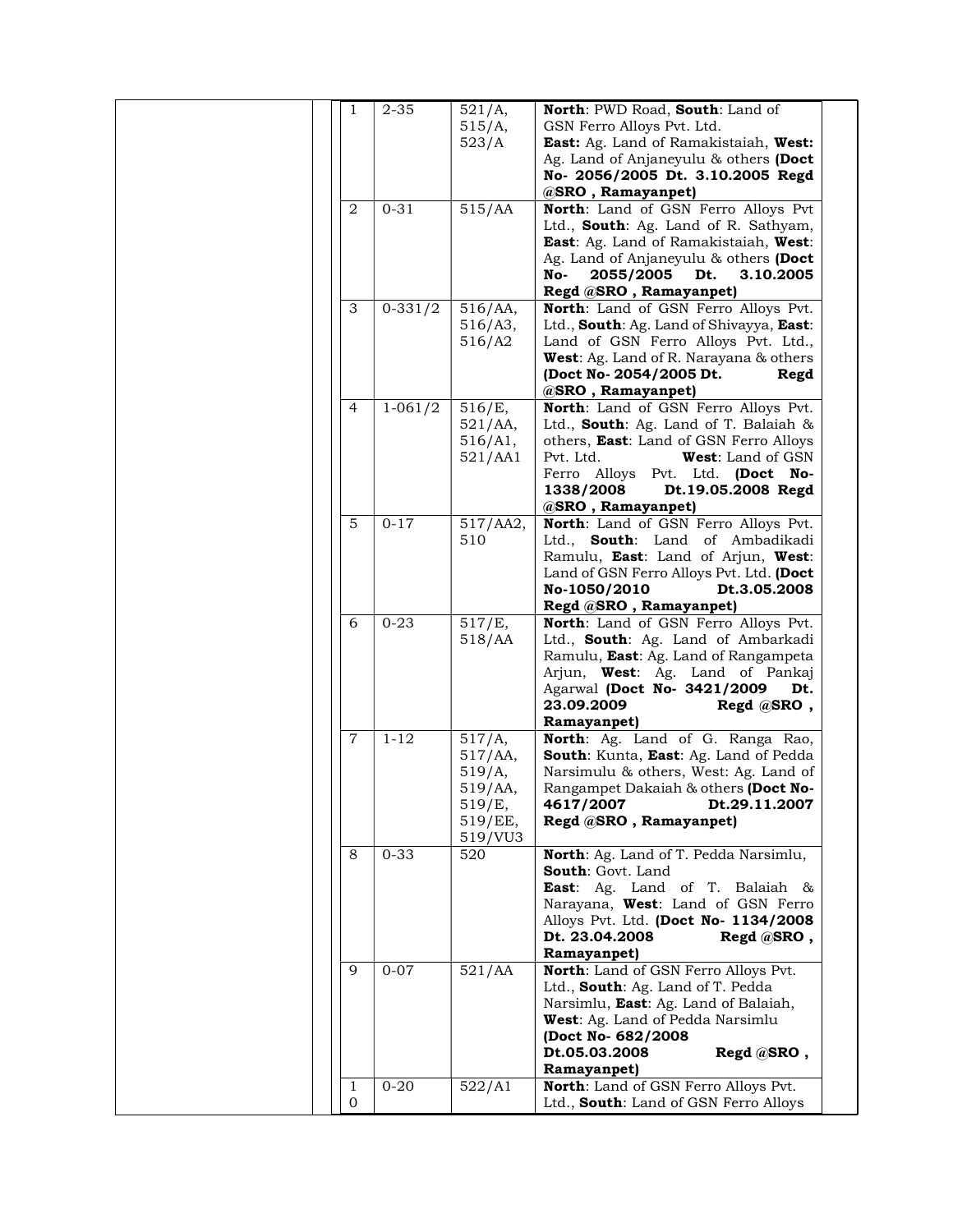|                            |                         |                            |                                                                                           | Pvt. Ltd., East: Land of T. Balaiah &<br>others, West: Land of GSN Ferro Alloys<br>Pvt. Ltd. (Doct No- 329/2010<br>Dt.<br>17.02.2010<br>Regd @SRO,<br>Ramayanpet)                                                                                                     |
|----------------------------|-------------------------|----------------------------|-------------------------------------------------------------------------------------------|-----------------------------------------------------------------------------------------------------------------------------------------------------------------------------------------------------------------------------------------------------------------------|
|                            | 1<br>$\mathbf{1}$       | $0 - 20$                   | 522/A2                                                                                    | North: Land of GSN Ferro Alloys Pvt.<br>Ltd., South: Land of GSN Ferro Alloys<br>Pvt. Ltd., <b>East</b> : Land of T. Narayana &<br>others, West: Land of GSN Ferro Alloys<br>Pvt. Ltd. (Doct No- 330/2010<br>Dt.17.02.2010<br>$Regd$ @SRO,<br>Ramayanpet)             |
|                            | 1<br>2                  | $1 - 01$                   | 522/E1,<br>522/E2                                                                         | North: Ag. Land of T. Siddiramulu,<br>South: Ag. Land of T. Pedda Narsimlu<br>& Balaiah, East: Ag. Land of<br>Siddiramulu, West: Land of GSN Ferro<br>Alloys Pvt. Ltd. (Doct No-681/2008<br>Dt. 5.03.2008<br>Regd @SRO,<br>Ramayanpet)                                |
|                            | $\mathbf{1}$<br>3       | $1 - 01$                   | 522/AA                                                                                    | North: Ag. Land of T. Pedda Narsimlu,<br>South: Ag. Land of T. Pedda Narsimlu,<br>East: Ag. Land of T. Narsimlu, West:<br>Land of GSN Ferro Alloys Pvt. Ltd.<br>(Doct No-1436/2008<br>Dt.02.06.2008<br>Regd @SRO,<br>Ramayanpet)                                      |
|                            | S1<br>N<br>$\mathbf{o}$ | Descrip<br>tion of<br>Land | Sy. No.                                                                                   | <b>Boundaries</b>                                                                                                                                                                                                                                                     |
|                            |                         | Ac-Gts                     |                                                                                           | Sri Gorak Narsing Rao, S/o Sri Gorak Satyanarayana (Total AC.                                                                                                                                                                                                         |
|                            | $\mathbf{1}$            | 2.09 Gts)<br>$2 - 09$      | 507/A/2,<br>507/A/2,<br>507/A/4,<br>507/AA/<br>1,507/E<br>E/2,507/<br>$EE/3$ &<br>507/AA/ | North: Chittojipally Village Road,<br>South: Niraj Pipe Industry, East: Niraj<br>Pipe Industry, West: Land of Tharun<br>Guptha (Doct No-2782/2011<br>Dt.9.12.2011<br>Regd @SRO,<br>Ramayanpet)                                                                        |
|                            |                         |                            | 1                                                                                         | Reserve Price: Rs.12,20,00,000/- (Indian Rupees Twelve Crore and<br>Twenty Lakh only) (Plus applicable Taxes)<br>EMD: 1,22,00,000/- (Indian Rupees One Crore and Twenty-Two                                                                                           |
|                            |                         | Lakhs only)                |                                                                                           |                                                                                                                                                                                                                                                                       |
| <b>SECURED DEBT (TOTAL</b> |                         |                            |                                                                                           | Rs. 161,76,39,000/- (Indian Rupees One Hundred Sixty-One Crore                                                                                                                                                                                                        |
| <b>OUTSTANDING):</b>       |                         |                            |                                                                                           | Seventy-Six Lakh Thirty-Nine Thousand Only as on 31.12.2021 and                                                                                                                                                                                                       |
|                            |                         |                            |                                                                                           | further interest and other costs thereon due and payable till the final                                                                                                                                                                                               |
| <b>AGGREGATE RESERVE</b>   | payment.                |                            |                                                                                           | Rs. 36,02,00,000/- (Rupees Thirty-Sixty Crore Two Lakh Only (Plus                                                                                                                                                                                                     |
| PRICE:                     |                         | applicable taxes)          |                                                                                           |                                                                                                                                                                                                                                                                       |
|                            |                         |                            | determination of applicable taxes only)                                                   | (Please note that bids shall be accepted only for the aggregate lot<br>comprising movable and immovable properties both and not<br>individually for movable or immovable properties. The reserve price and<br>EMD for immovable and movable are separately stated for |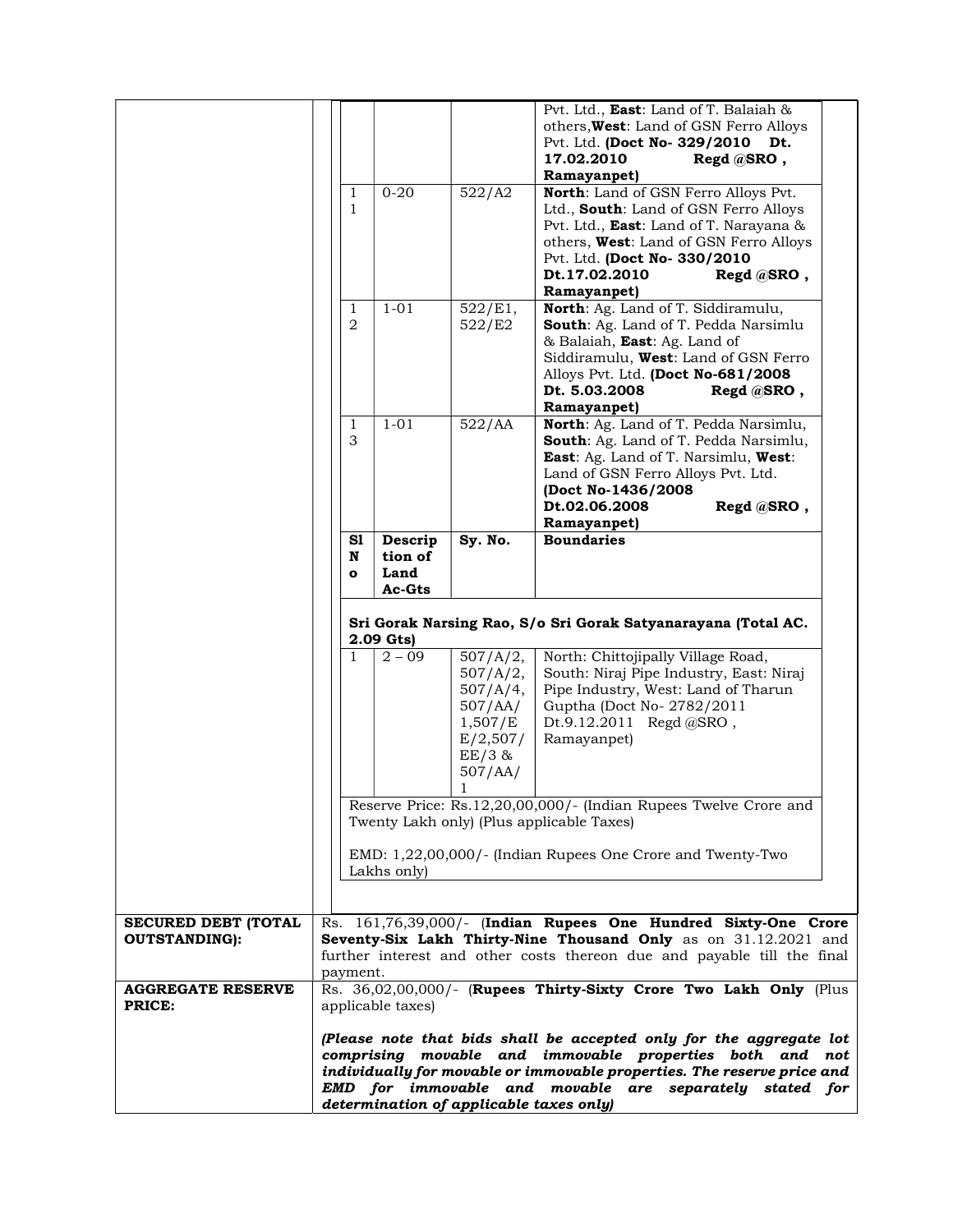| EMD:                                          | Only)                                          | Rs. 3,60,20,000/- (Rupees Three Crore Sixty Lakh and Twenty Thousand     |
|-----------------------------------------------|------------------------------------------------|--------------------------------------------------------------------------|
| <b>DETAILS FOR</b>                            | Account Name                                   | CFMARC Trust - 92                                                        |
| <b>DEPOSITING EMD</b>                         | Account Number                                 | 002811010000041                                                          |
|                                               | Bank Name                                      | Union Bank of India                                                      |
|                                               | Branch                                         | Andheri Branch                                                           |
|                                               | IFSC Code                                      | UBIN0800287                                                              |
| <b>INSPECTION DATE:</b>                       | 19th March 2022                                |                                                                          |
|                                               | From 11:00 AM to 3:00 PM                       |                                                                          |
| <b>LAST DATE FOR BID</b><br><b>SUBMISSION</b> | On or before $10:00$ am on $30th$ March $2022$ |                                                                          |
| TIME:                                         | 11:00 PM to 12:00 PM                           |                                                                          |
| DATE:                                         | $30th$ March $2022$                            |                                                                          |
| <b>PLACE</b>                                  |                                                | CFM-ARC, 1st Floor, Wakefield House, Sprott Road, Ballard Estate, Mumbai |
| For auction                                   | - 400038                                       |                                                                          |
| <b>CONTACT:</b>                               | Mr. Danish Khan (+91-7506655440)               |                                                                          |
| EMAIL:                                        | E-Mail: danish.khan@cfmarc.in                  |                                                                          |

For detailed terms & conditions of the sale, please refer to the link provided on Secured Creditors website i.e. https://www.cfmarc.in before submitting bids for taking part in the Public auction.

> Authorised Officer CFM Asset Reconstruction Pvt. Ltd. Acting as trustee of CFMARC Trust -92

Date: 12/03/2022 Place: Hyderabad, Telangana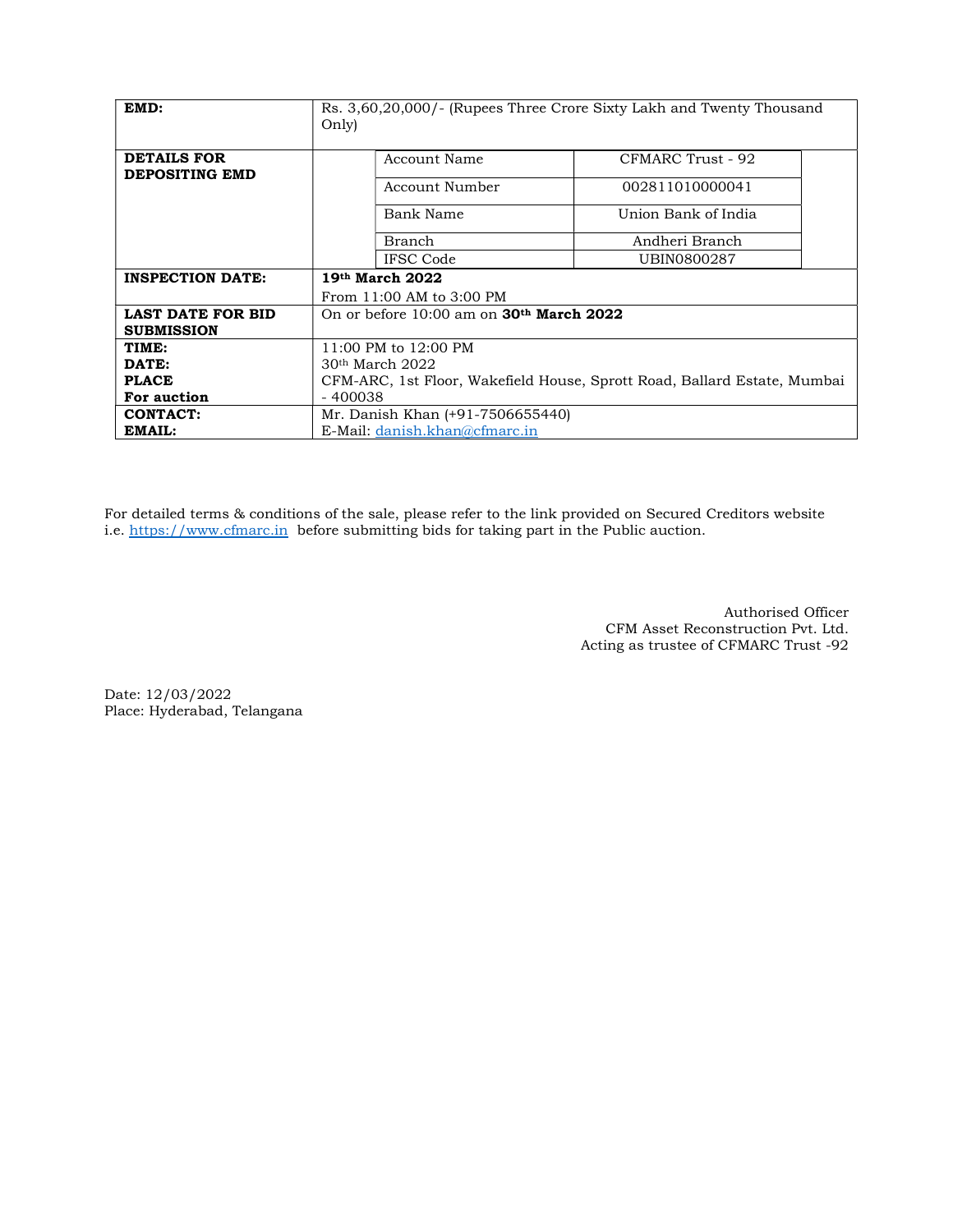#### TENDER DOCUMENT CUM TERMS AND CONDITIONS OF SALE

1) The bid documents along-with declaration as given below shall be submitted physically at corporate office of CFM-ARC in Mumbai, by bidder along-with DD or UTR details of requisite EMD amount. Bank details for online transaction are as follows:

| Account Name     | CFMARC Trust - 92   |
|------------------|---------------------|
| Account Number   | 002811010000041     |
| Bank Name        | Union Bank of India |
| Branch           | Andheri Branch      |
| <b>IFSC</b> Code | UBIN0800287         |

- 2) Bid should be along with self-attested copies of Aadhar Card / PAN Card / Passport / Electricity Bill / Voter ID.
- 3) Bid document below Reserve Price and without KYC will be disqualified / rejected by the Authorised Officer of the Secured Creditor at his/her discretion.
- 4) Last date of submission of Bid document is 30.03.2022 up-to 10.00 am.
- 5) The intending bidder should bid for entire movable and Immovable property i.e. the entire Secured Asset. Any bid for either the movable or immovable property shall be rejected by the Authorised Officer without according any reason to the prospective bidder.
- 6) The person deputed for inspection by the prospective bidder should carry with him appropriate POA and/or authorization on the letterhead of the organization he/she represents along with his/her government photo id proof, failing which inspection may be refused.
- 7) The EMD of unsuccessful bidders shall be refunded within fifteen (15) days from the date of Auction. The bidder will not be entitled to claim any interest if the refund of EMD is delayed beyond the said period for any reason whatsoever.
- 8) The said Secured Assets shall be sold at a price not less than the Aggregate Reserve Price mentioned hereinabove.
- 9) The offer should only be placed through the bid document submitted physically at the address mentioned above.
- 10) The entire procedure of conducting Auction shall be at the exclusive discretion of the Authorized Officer and intending purchaser shall have no right to object to the same.
- 11) The bid amount can be improved by Rs.5,00,000/- (Rupees Five Lakh only) per bid/attempt ("Bid") **Multiplier**') during the auction once bid document is submitted.
- 12) The said Secured Assets shall be sold to the highest bidder.
- 13) The successful bidder will have to immediately, but not later than next working day, pay 25% of the sale price (after adjusting the Aggregate Earnest Money deposited) by way of DD/ RTGS/NEFT and the balance of 75% of the consideration shall be payable by the successful bidder on or before the fifteenth day of the confirmation of the sale of the Said Properties, or such other time as may be agreed between CFM-ARC and the successful bidder not exceeding three months from the date of the Auction, subject to the sole discretion of the Authorised Officer of CFM-ARC.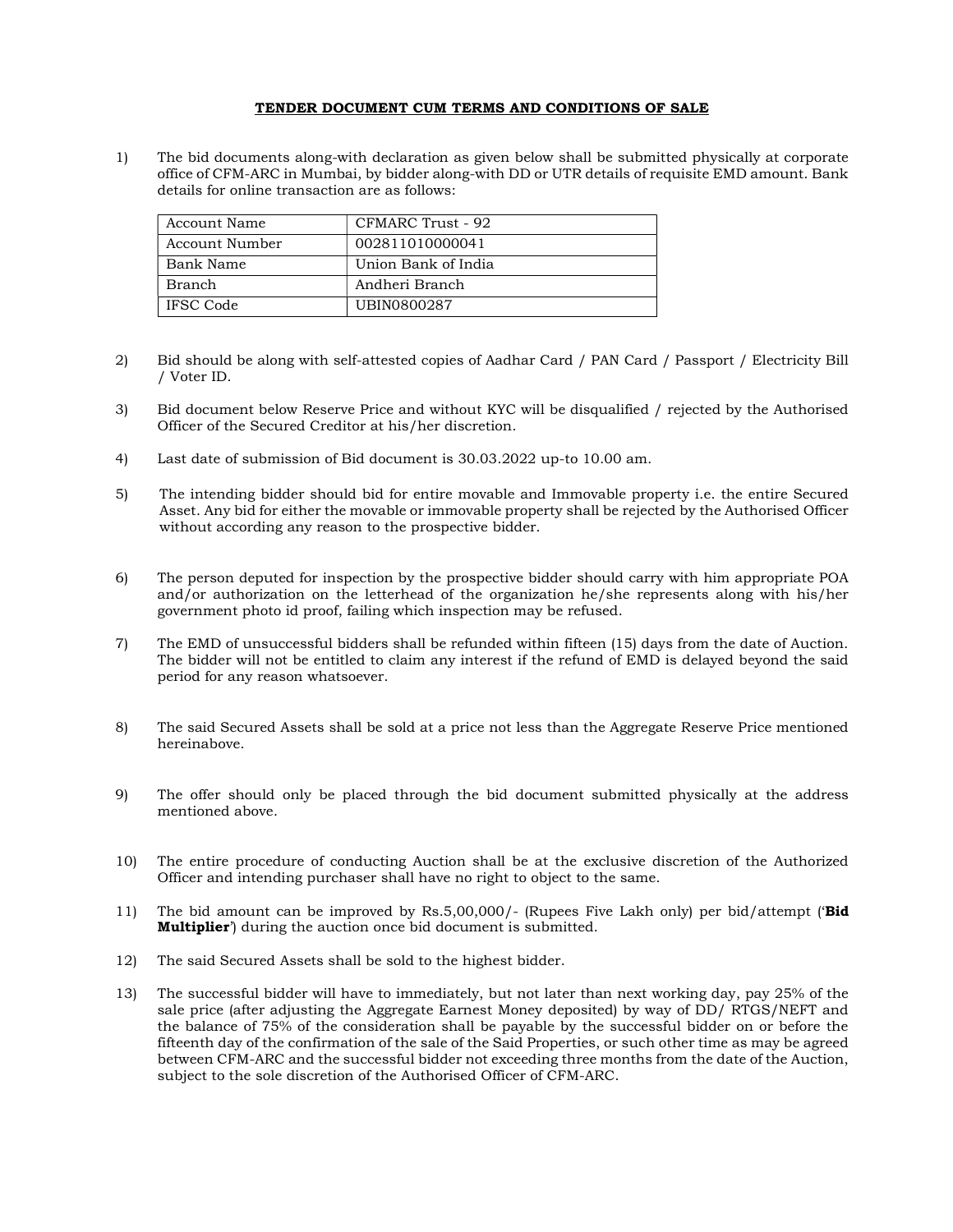- 14) In the event of any default in payment of any of these amounts, or if the sale is not completed by reason of any default on the part of the successful bidder, CFM-ARC in its absolute discretion, shall be entitled to forfeit all the moneys till then paid by the successful bidder and put up the assets in question for resale/disposal. Further, such defaulting successful bidder shall not be entitled to make any claim in the event of the assets realizing higher price on resale.
- 15) The bidder shall deduct and deposit with the concerned department/statutory body Tax Deducted at Source ("TDS"), as applicable under section 194-IA of the Income Tax Act, 1961. Such TDS shall be considered as part of the Offer made by the bidder.
- 16) The stamp duty, registration charges, cess, sales tax, Value Added Tax ("VAT") (if applicable), transfer charges, if any, and all other incidental costs, charges and expenses in connection with the sale of the aforesaid assets shall be borne by the purchaser/successful bidder.
- 17) Transfer of the Said Properties to the successful bidder shall be done by the Authorized Officer only upon payment of the entire sale consideration and other charges as per the terms contained herein.
- 18) As from the date of issuance of Sale Certificate, the purchaser shall hold the assets at his/her/their sole risk and cost as regards any loss or damage to the assets by fire or earthquake or any other natural calamities or due to theft, burglary or robbery or from any other cause whatsoever and neither CFM-ARC nor the Authorized Officer shall be liable for any such loss or damages.
- 19) The Said Properties are offered for sale on "AS IS WHERE IS, AS IS WHAT IS, WHATEVER THERE IS, AND NO RECOURSE" basis. Neither CFM-ARC nor the Authorized Officer undertakes any responsibility to procure any permission/license etc. in respect of the Said Properties offered for sale hereinabove.
- 20) The bidders are advised in their own interest to verify and conduct a detailed Due Diligence of the said Secured Assets to their thorough satisfaction before submitting the offers. Any claim post confirmation of the sale in favour of the successful bidder shall not be entertained by the Secured Creditor.
- 21) The successful bidder shall be deemed to have purchased the Said Secured Assets after complete satisfaction of title thereto and inspection thereof and shall not be entitled to make any requisition or raise any objection as to the title or condition of the Said Secured Assets or any part thereof after submission of the Bid.
- 22) The successful bidder shall, notwithstanding any discrepancy or variation in the names, quantities, survey numbers measurement, boundaries and abuttal as mentioned herein above or any public notice, accept the Said Secured Assets purchased by it/him.
- 23) The bidder shall purchase the Said Secured Assets in the same condition that the Said Secured Assets exist on the date of sale. The date of sale shall mean, the date when the Authorized Officer accepts the offer of the successful bidder. From and after the date of issuance of Sale Certificate by the Authorized Officer, the same shall be at the sole and entire risk and costs and account of the successful bidder as regards any risk, injury, loss or damage thereto or any part thereof from any cause whatsoever. The successful bidder shall not make any requisition for repairs or otherwise and the obligations of carrying out such repairs shall be solely that of the successful bidder.
- 24) Conditional offers will be treated as invalid. Likewise correspondence about any change in the offers will not be entertained. Any bidder who wishes to give a fresh offer for the Said Properties on or before the last date prescribed for submission of the offers contemplated herein, may file a fresh offer with appropriate EMD.
- 25) The successful bidder will be bound by the regulations of the local / any other authority, as applicable with regard to the use of the Said Secured Assets along with its super structure, plant and machinery thereon, if being part of the Said Secured Assets contemplated herein.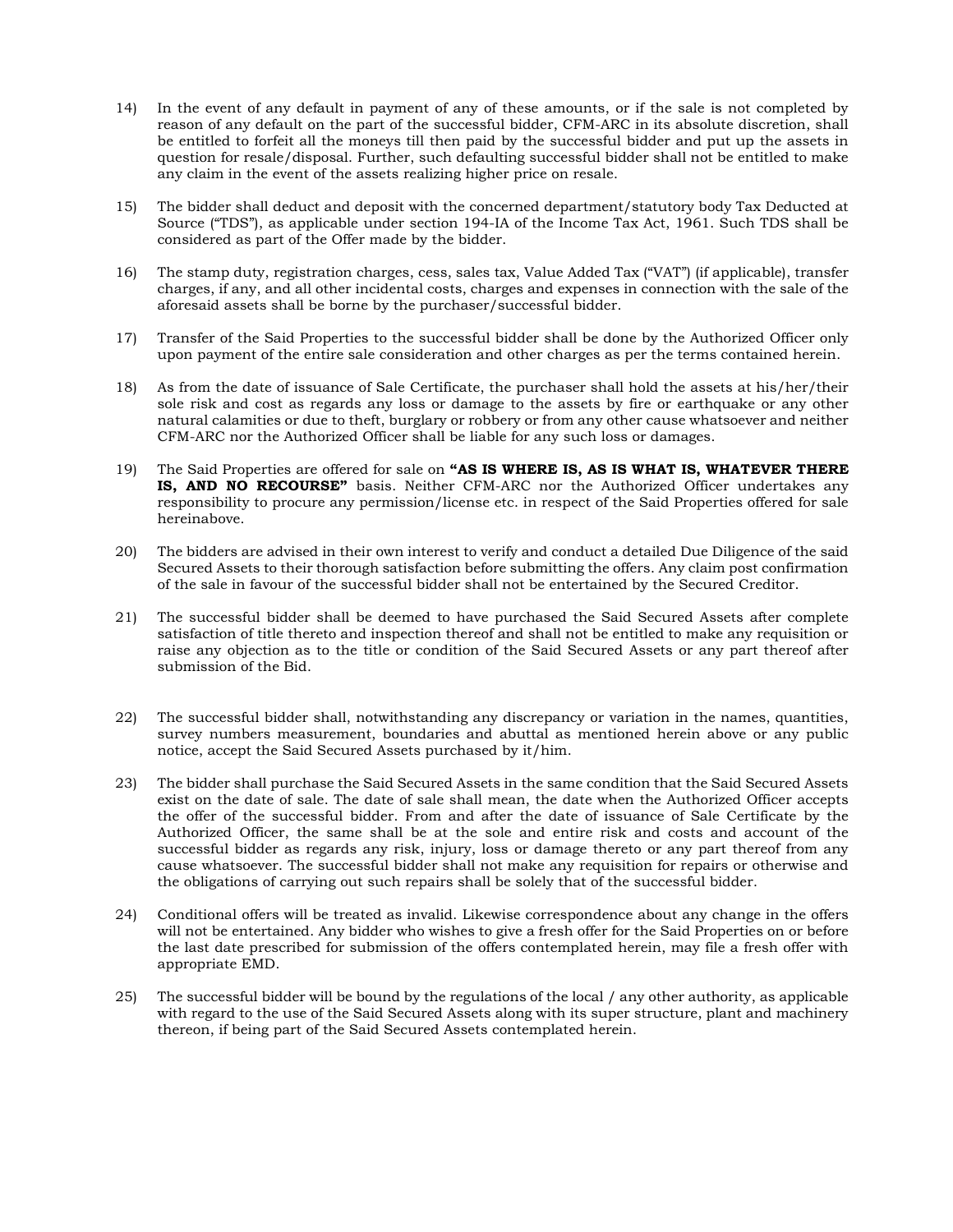- 26) If the dues of the existing charge-holders together with all costs, charges and expenses incurred by CFM-ARC are tendered by or on behalf of the Borrower or guarantors at any time before the date of confirmation of sale, the Said Properties or part thereof, shall not be auctioned in accordance with the provisions of the SARFAESI Act, 2002 and the Rules thereunder.
- 27) The Bidder shall not be entitled to withdraw or cancel bid once submitted unless permitted by Authorized Officer. If the bidder withdraws or cancels the offer, the Aggregate EMD shall be liable to be forfeited and will also be liable to pay the Authorized Officer, the loss or damage suffered consequent upon withdrawing or canceling the bid. The assets in question will then be resold at the risk and consequences of the bidder.
- 28) On confirmation of sale by CFM-ARC and if the terms of payment have been complied with, the Authorised Officer exercising the power of sale shall issue Sale Certificate for immovable asset in favour of the purchaser/successful bidder in the form given in Appendix V of the Security Interest (Enforcement) Rules, 2002.
- 29) The sale certificate will be issued in the name of the purchaser(s) / Applicant(s) only and will not be issued/transferred in any other name(s).
- 30) The Authorized Officer is selling the Said Secured Assets pursuant to the powers derived from the SARFAESI Act. The Said Properties comprised in and forming part of the sale is sold, subject to all defects, faults, imperfections and errors of description latent or otherwise. The Authorized Officer is not answerable for the correct description genuineness, veracity, authenticity of or any defects in the Said Properties and does not warrant any condition whatsoever pertaining to the same. The bidders should make their own enquiry about the same and satisfy themselves if there are any other encumbrances, reservations, acquisitions, charges, liens or defects affecting the title of the Said Properties. The bidders shall not be entitled to issue or raise any requisitions or objections to or upon the title post bid submission. The bidders should make enquiries about the utility of the Said Properties put up for sale hereunder and no warranty or assurances of any kind is given by the Authorized Officer and/or CFM-ARC.
- 31) The bidder shall be deemed to have undertaken a due diligence of the Said Properties and that the bidder are presumed to have taken independent legal or commercial advice before participating in the auction contemplated herein.
- 32) The Authorized Officer reserves right to reject any or all offer/s without assigning any reason and in case all the offers are rejected, either to hold negotiations with any of the bidder or sell the assets through private negotiations with any of the bidders or any other party/parties or invite fresh offers. CFM-ARC's decision in this regards shall be final & binding.
- 33) The Authorized Officer will be at liberty to amend/modify/delete any of the above conditions as may be deemed necessary in light of the facts & circumstances of the case.
- 34) Disputes, if any, shall be within the jurisdiction of Courts and Tribunals in Mumbai only.
- 35) Words & expressions used hereinabove shall have the same meanings respectively assigned to them under SARFAESI Act and the rules framed thereunder.

### 36) Other terms and conditions pertaining to Auction:

- a) Only Physical Auction/ bidding will take place.
- b) Bidders are cautioned to be careful while submitting their bid amount and to check for alteration, if any, before confirming the same.
- c) No request/complaint of wrong bidding will be entertained for cancelling the sale and in such case, the EMD in full will be forfeited.
- d) Only upon verification of the bid form and availability of DD / confirmation of remittance of Aggregate EMD through NEFT/RTGS, bidder will be allowed to bid further and or improve offer.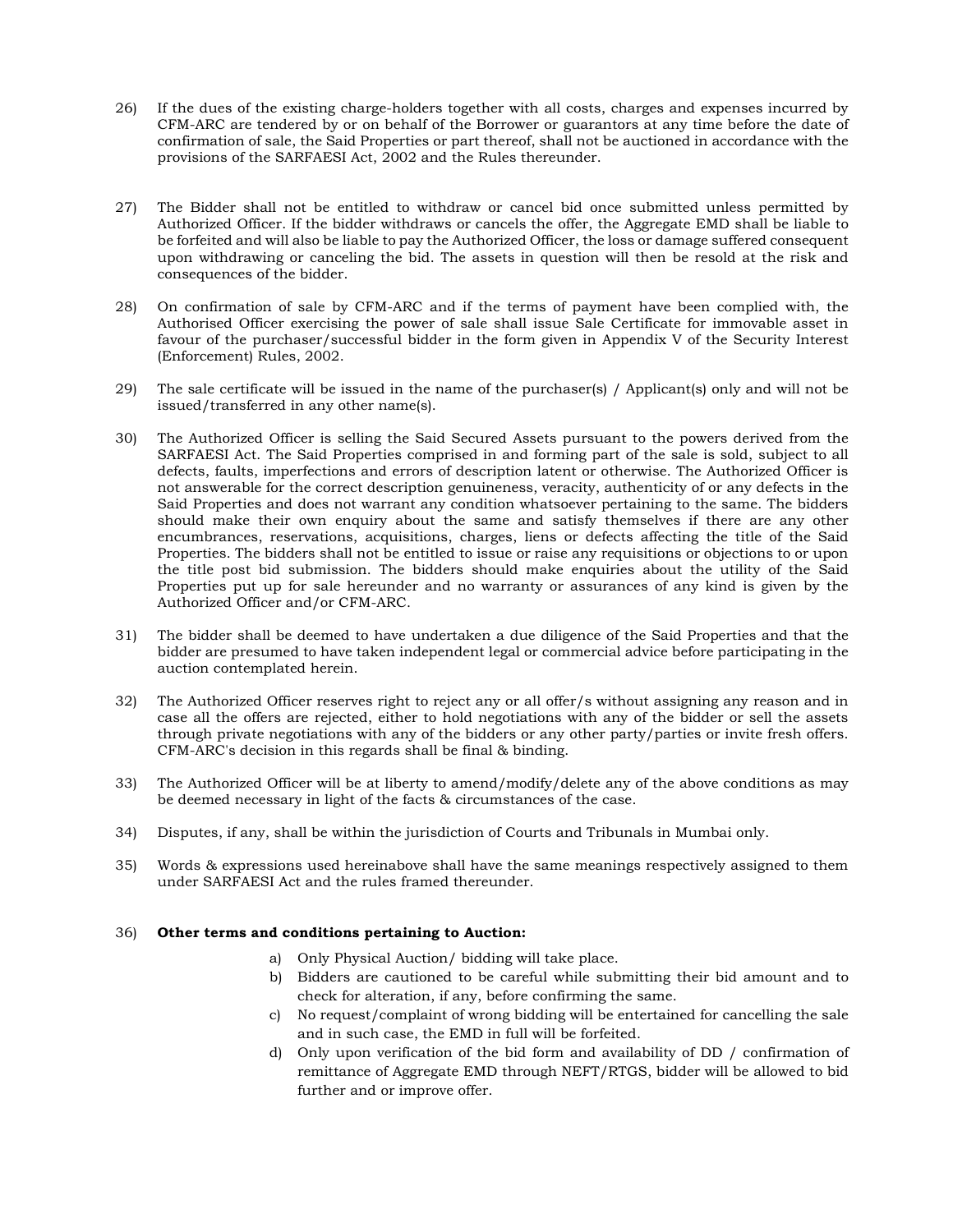- e) All bids placed as required will considered as bid for himself/herself. Once the bid is placed, the bidder cannot reduce or withdraw the bid for whatever reason.
- f) The highest bid on the auction shall supersede all the previous bids of all the bidders. The bidder with the highest offer/ bid does not get any right to demand acceptance of his bid in case any stay order is received by CFM-ARC by any forum.
- g) The bidder shall be solely responsible for all consequences arising out of the bid submitted by him (including any wrongful bidding) and no complaint/ representation will be entertained in this regard by the CFM-ARC. Hence bidders are cautioned to be careful to check the bid amount and alter/rectify their bid if required before confirming the bid submitted.

Authorized Officer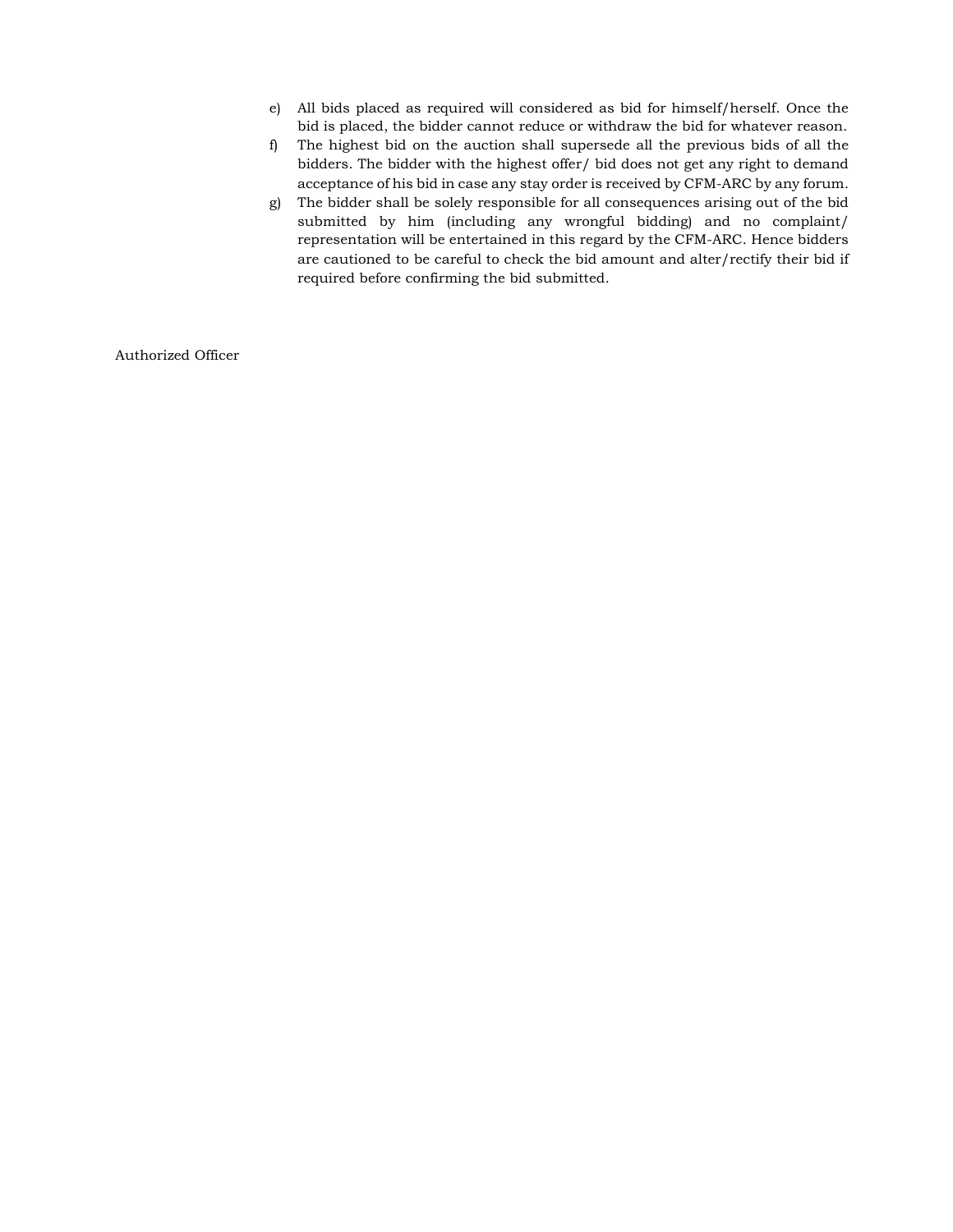### BID DOCUMENT

In the matter of sale of secured immovable and movable properties in the account of Jamnadas Steel Pvt Ltd:

## PARTICULARS OF THE OFFEROR/BIDDER:

|             |                           | Postal Address of the Offeror/Bidder :                                                                                                                                                                                                                                                                                                                                                                                                                                                                    |     |
|-------------|---------------------------|-----------------------------------------------------------------------------------------------------------------------------------------------------------------------------------------------------------------------------------------------------------------------------------------------------------------------------------------------------------------------------------------------------------------------------------------------------------------------------------------------------------|-----|
|             |                           | $\begin{tabular}{l c c} \hline \multicolumn{3}{c }{\text{Reference Nos. (O)}} & \multicolumn{3}{c }{\text{Nobile}} & \multicolumn{3}{c }{\text{(R)}} \\ \multicolumn{3}{c }{\text{(Mobile)}} & \multicolumn{3}{c }{\text{(E-Mail)}} & \multicolumn{3}{c }{\text{(C)}} \\ \multicolumn{3}{c }{\text{(Mobile)}} & \multicolumn{3}{c }{\text{(E-Mail)}} & \multicolumn{3}{c }{\text{(E-Mail)}} \\ \multicolumn{3}{c }{\text{(E-Mail)}} & \multicolumn{3}{c }{\text{(E-Mail)}} & \multicolumn{3}{c }{\text{($ |     |
|             |                           |                                                                                                                                                                                                                                                                                                                                                                                                                                                                                                           |     |
|             |                           | Document of proof of identity (tick whichever is being attached) :                                                                                                                                                                                                                                                                                                                                                                                                                                        |     |
|             |                           | Driving License: Issue Date , Number                                                                                                                                                                                                                                                                                                                                                                                                                                                                      |     |
|             | PAN Card Number:          |                                                                                                                                                                                                                                                                                                                                                                                                                                                                                                           |     |
|             |                           | Voter Identity Card: Issue Date __________, Number                                                                                                                                                                                                                                                                                                                                                                                                                                                        |     |
|             |                           | Passport: Issue Date ____________, Number_________                                                                                                                                                                                                                                                                                                                                                                                                                                                        |     |
|             |                           | Certificate of Incorporation: Issue Date ________, Number_<br>Partnership Agreement date:                                                                                                                                                                                                                                                                                                                                                                                                                 |     |
|             |                           |                                                                                                                                                                                                                                                                                                                                                                                                                                                                                                           |     |
|             |                           |                                                                                                                                                                                                                                                                                                                                                                                                                                                                                                           |     |
|             |                           | Aggregate EMD Remittance details                                                                                                                                                                                                                                                                                                                                                                                                                                                                          |     |
|             | a. Date of remittance     |                                                                                                                                                                                                                                                                                                                                                                                                                                                                                                           |     |
|             |                           | b. Name of Bank                                                                                                                                                                                                                                                                                                                                                                                                                                                                                           |     |
|             |                           | c. Branch Name                                                                                                                                                                                                                                                                                                                                                                                                                                                                                            |     |
|             |                           | d. Bank Account No.                                                                                                                                                                                                                                                                                                                                                                                                                                                                                       |     |
|             |                           | e. IFSC Code No.                                                                                                                                                                                                                                                                                                                                                                                                                                                                                          |     |
| $f_{\cdot}$ |                           | UTR No.                                                                                                                                                                                                                                                                                                                                                                                                                                                                                                   |     |
|             |                           |                                                                                                                                                                                                                                                                                                                                                                                                                                                                                                           | OR. |
| a.          |                           | Date of Demand draft:                                                                                                                                                                                                                                                                                                                                                                                                                                                                                     |     |
| b.          |                           | Name of the Issuing Bank:                                                                                                                                                                                                                                                                                                                                                                                                                                                                                 |     |
|             | DETAILS OF THE OFFER/BID: |                                                                                                                                                                                                                                                                                                                                                                                                                                                                                                           |     |

# DECLARATION BY BIDDER / OFFEROR

- (a) I/We, the Offeror/s aforesaid do hereby state that, I/We have read the entire terms and conditions of the tender and public notice for sale in the matter of sale of secured immovable and movable properties of <Mortgager>and understood them fully. I/We, hereby unconditionally agree to conform with and to be bound by the said terms and conditions.
- (b)  $I/We$ , the Offeror/s aforesaid do hereby confirm that  $I/We$  have taken inspection of the premises and I/We are satisfied with the condition of the same and I/We shall not claim any loss or reduction in the amount offered on account of any deviation in the details and description of the properties.
- (c) I/We further declare that I/We intend to purchase the above referred assets from the Authorized Officer of CFM-ARC for our own use/business and that the information revealed is true and correct. I/We understand and agree that if any of the statement/information revealed by me/us is found to be incorrect and/or untrue, the tender submitted by me/us is liable to be cancelled and in such case the Aggregate Earnest Money Deposit paid by me/us is liable to be forfeited by CFM-ARC and  $CFM-ARC$  will be at liberty to annul the offer made to me/us at any point of time. I/We also agree that after my/our offer given in my/our offer for purchase of the assets is accepted by CFM-ARC and I/we fail to accept or act upon the terms and conditions herein or am /are not able to complete the transaction within the time limit specified herein for any reason whatsoever and/or fail to fulfill